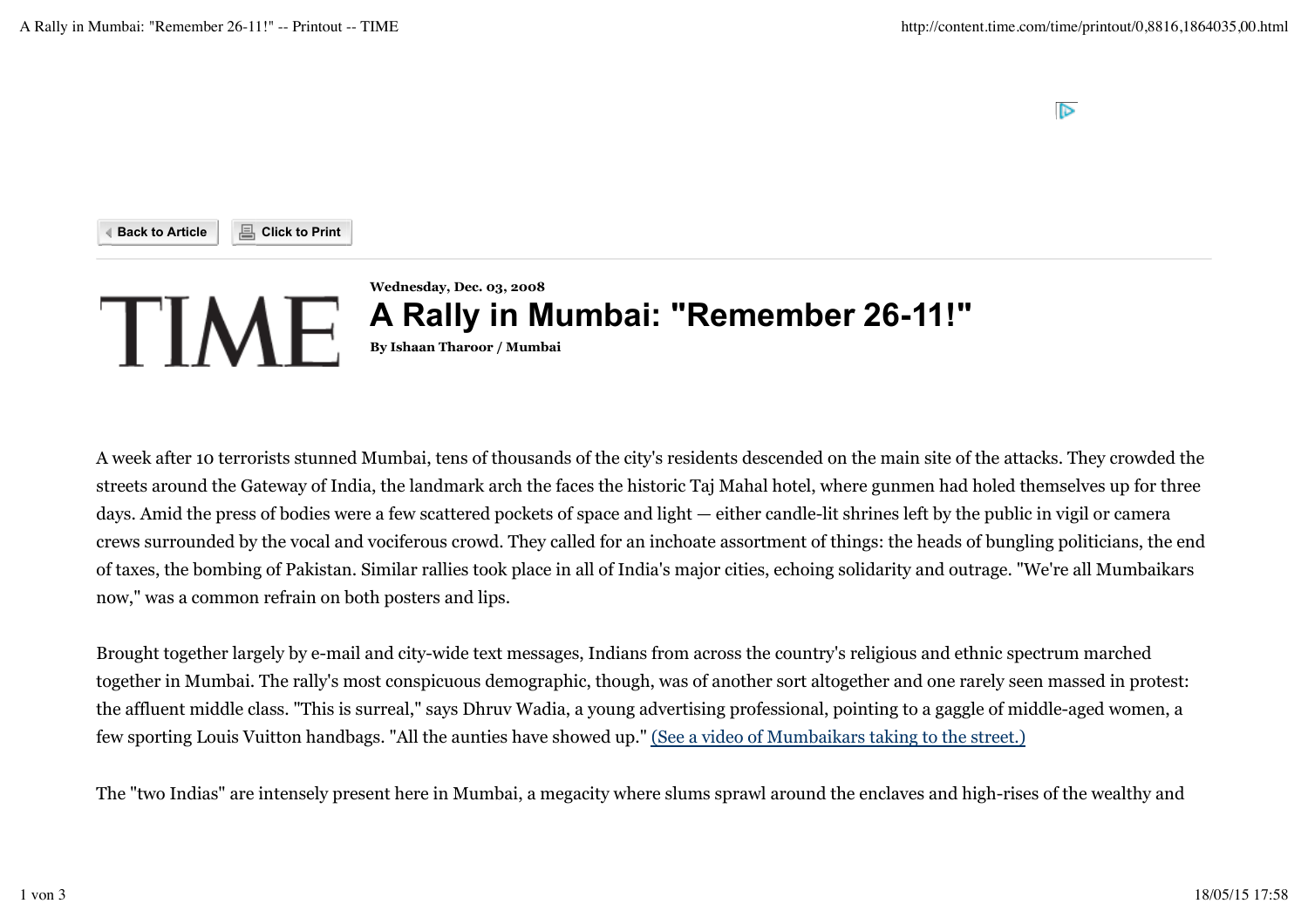powerful. But last week's attacks, aimed at some of Mumbai's ritziest sites, brought India's cocooned elite to the streets. Smartly dressed families toting digital cameras came to the rally in waves of taxis. Venerable Parsi patricians, their spouses supported by maids, strolled down the old Strand Road flying mini-Indian flags. Outside the Cafe Leopold, a 19th century bar that was hit by the terrorists, there was a roaring trade in "I 'heart' Mumbai" T-shirts. Each cost 100 rupees, more than what many Indians earn in a day. (See pictures of the days of terror in Mumbai.)

"These people feel fear, they feel anger," says Milind Deora, the young and energetic member of parliament from South Mumbai who has openly criticized senior figures in his own Congress Party for not better managing the crisis brought on by the terror attacks. "Now is the time for these feelings to be channeled into some positive direction," he says. But much of the frustration voiced by the crowd has been aimed at the entire political establishment. Viral Shah, a Mumbai college student, wore the same t-shirt that many others did; it read in deep red letters on the back: "No vote, no taxes." "I believe the government has completely failed," says Shah. "The politicians are so corrupt that they can't even protect a place as important as the Taj."

The shock of enduring the three-day siege of its most famous hotels has jarred Mumbaikars — and fired media hysteria — in a way that, curiously, the city's long history of terror bombings and violence never has before. However, lost in the eulogies to those trapped within the Taj Mahal hotel and the Oberoi-Trident, are the 56 people shot on the same night at the Chhatrapati Shivaji Terminus, a central rail station for the transiting working class. It was the highest death toll for a single site during the three days of chaos. Many of the dead there were laborers. "For whom is the [Taj Mahal hotel] iconic?" asks Gulan Kripalani, the executive director of the Mumbai-based NGO, Citizens For Peace. "My maid has lived in Mumbai all her life and she has never seen it."

Kriplani's organization was set up in the aftermath of bloody religious riots in 1993 to help build dialogue for a more secular and tolerant India, and to make the government more accountable when its treatment of marginalized groups comes into question. "If this is a tipping point, then good," she says. "The privileged have woken up. They have influence and the ability to make a difference."

But what change can be fashioned at this moment is still unclear. At the rally, talking points were raw with emotion and patriotism. Cries of "Death to Pakistan!" were frequent refrains in the chorus that now accompanies New Delhi and Islamabad's testy wrangling over the pursuit of terror suspects living in Pakistan. Lines of well-wishers snaked by the windows of police vans to shake the hands of the security personnel inside. Men with guns seemed far more popular than those with electoral mandates, though many in the crowd did not favor war. "We want real action,"